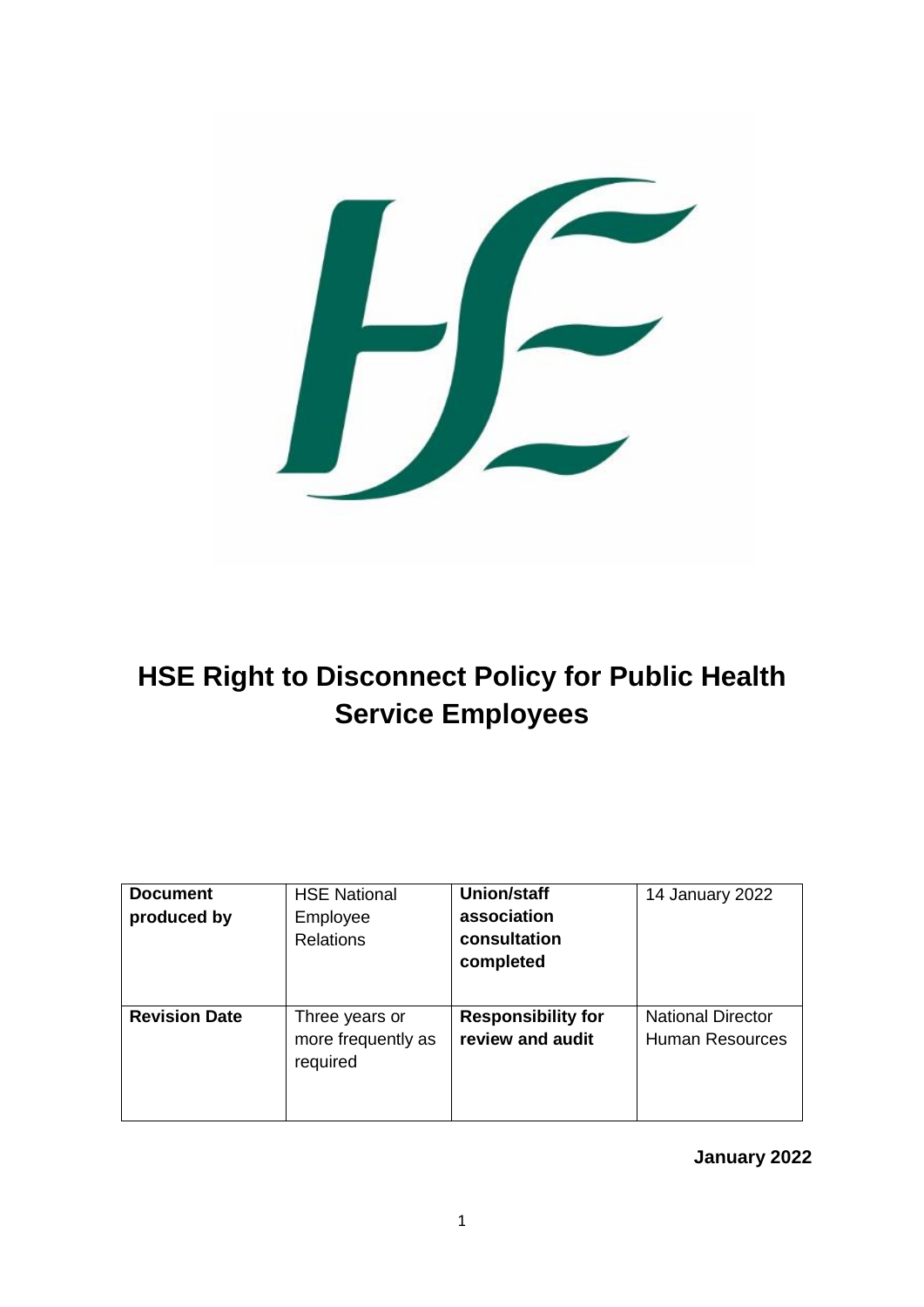# **Table of Contents**

| $2^{\circ}$ |  |
|-------------|--|
|             |  |
| 4.          |  |
|             |  |
| 6.          |  |
|             |  |
| 8.          |  |
| 9.          |  |
| 10.         |  |
| 11.         |  |
| 12.         |  |
| 13.         |  |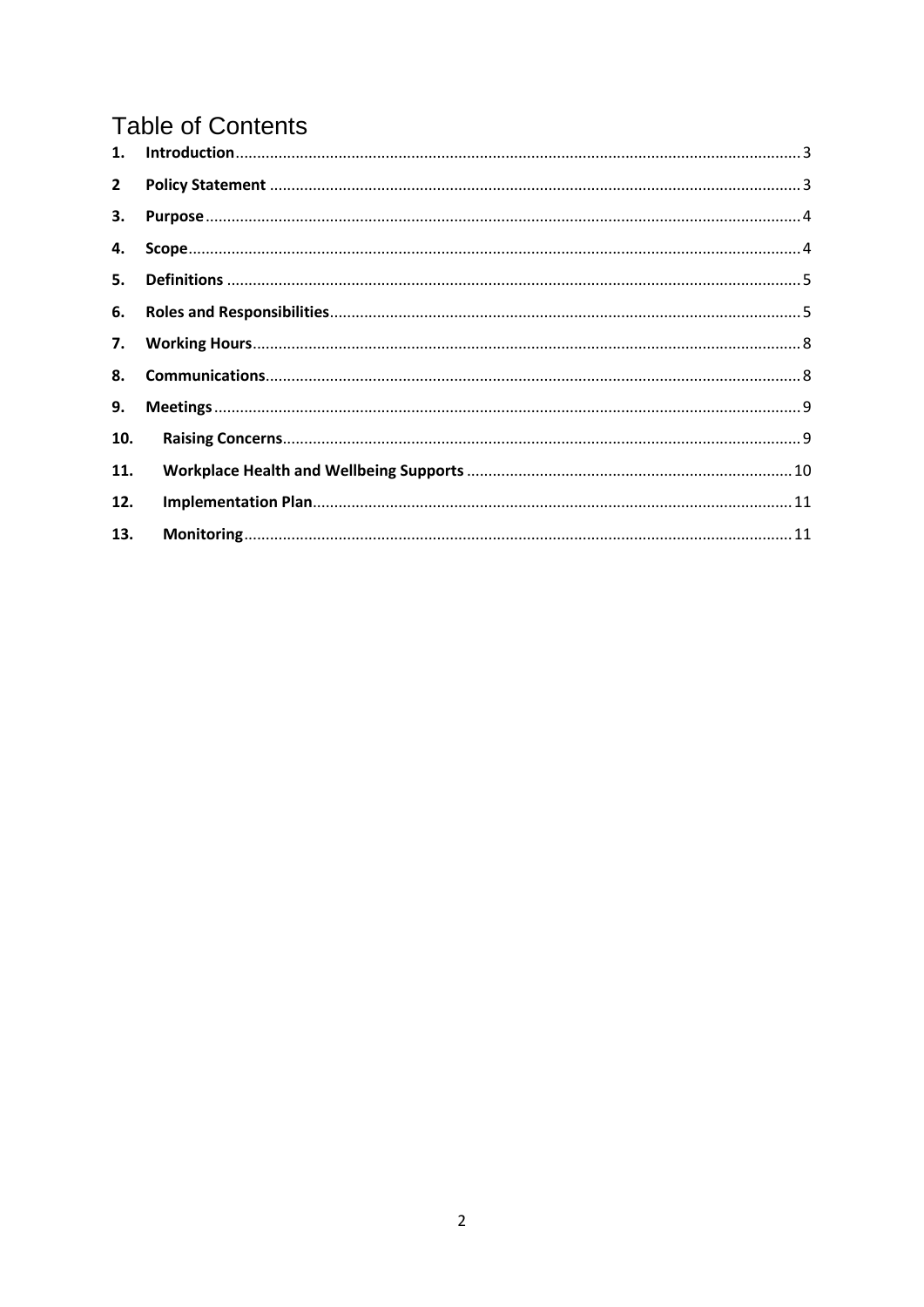### <span id="page-2-0"></span>**1. Introduction**

1.1 The Health Service Executive (HSE) recognises that the health and wellbeing of employees is of the utmost importance and integral to maintaining high standards in the delivery of public health and social care services. The HSE encourages and supports<sup>1</sup> health service employees to achieve a healthy work-life balance. Disconnecting from work and maintaining clear boundaries between work and personal time is vital for employee wellbeing and is regarded as a key organisational priority.

1.2 The right to disconnect sits within the broader objective of ensuring the safety, health and wellbeing of employees. Every employee is entitled to switch off outside of their normal working hours / scheduled roster and enjoy their free time away from work without being disturbed, including the right to not respond immediately to emails, telephone calls, text messages, or social media messages (e.g. WhatsApp). While unforeseen circumstances may arise that require an employee to be contacted outside of normal working hours, this should be the exception rather than the norm<sup>2</sup>. It is important to note that this does not refer to the contractual commitments that apply to some categories of health service employees due to the 24/7 nature of essential healthcare delivery, for example, on-call arrangements/emergency callouts/out-of-hours services. These contractual commitments should be provided for in the employee's written statement of their terms and conditions of employment and implementation of these working arrangements must comply with the Organisation of Working Time Act 1997.

1.3 To encourage and support all employees in balancing their working and personal lives, the HSE has produced this Right to Disconnect Policy which is based on the Workplace Relations Commission's *Code of Practice for Employers and Employees on the Right to Disconnect ("the WRC Code of Practice") [at this link.](https://www.workplacerelations.ie/en/what_you_should_know/codes_practice/)*

### <span id="page-2-1"></span>**2 Policy Statement**

2.1 The HSE is committed to maintaining high standards in the delivery of its services and to ensuring the safety, health and wellbeing of its employees. The HSE respects the right of all public health service employees to maintain a healthy worklife balance and to disconnect from work outside of their normal working hours / scheduled roster. While technological advances have brought significant benefits to

**<sup>.</sup>** <sup>1</sup> In the HSE this includes access to services such as occupational health services [here](https://healthservice.hse.ie/staff/benefits-services/occupational-health/) and the HSE Employee Assistance Programme – staff counsellin[g here.](https://healthservice.hse.ie/staff/benefits-services/benefits/counselling.html) Please note that each Section 38 employer will advise their employees of the specific services that are available within their organisation and how these can be accessed.

<sup>&</sup>lt;sup>2</sup> If this occurs on a more frequent basis the employee should raise this with the appropriate manager so that the matter can be addressed.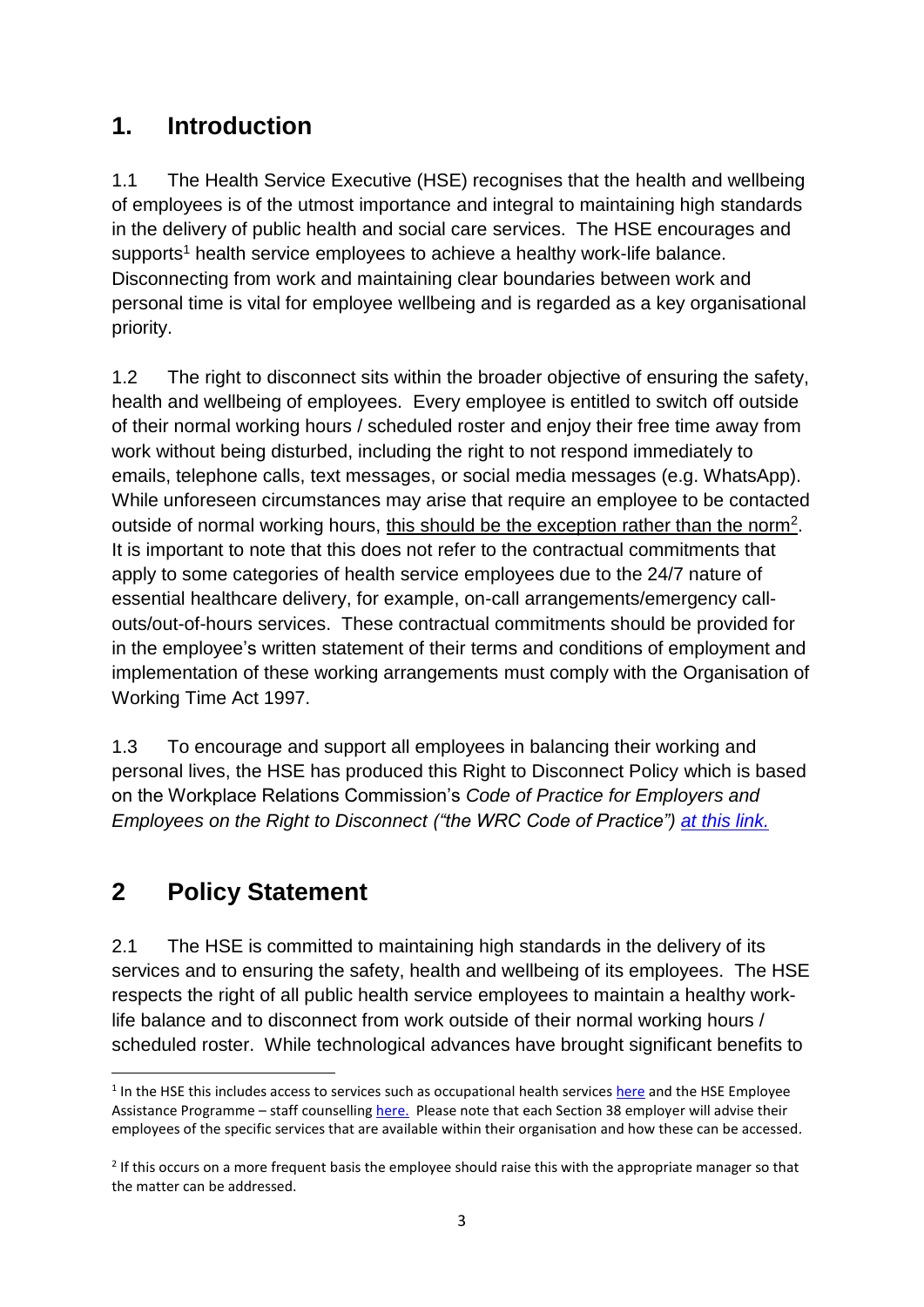the workplace, this does not mean that employees are expected to be contactable and accessible outside of their normal working hours (apart from occasional legitimate situations when it is necessary to contact staff outside of normal working hours).

### <span id="page-3-0"></span>**3. Purpose**

3.3 This policy has been produced in accordance with the WRC Code of Practice*.*  The objective of this policy is to highlight that all public health service employees have a right to disconnect from work outside of their normal working hours and to set out the rights and obligations of employers and employees in this regard.

3.4 As stated in the WRC Code of Practice, occasional legitimate situations can arise when it is necessary to contact employees outside of their normal working hours, including but not limited to ascertaining availability for rosters to fill in at short notice, where unforeseen circumstances may arise, where an emergency may arise<sup>3</sup>, and/or where business and operational reasons require contact outside of the employee's normal working hours. However, this must not be a frequent occurrence and steps should be taken by management to address the substantive issue if there is a frequent occurrence

3.5 This policy complements and supports health service employers' and employees' rights and obligations under the Organisation of Working Time Act 1997, the Safety, Health and Welfare at Work Act 2005 and the Terms of Employment (Information) Act 19944. Further details on the relevant statutory provisions are set out in *HSE HR Circular 21/2021 Code of Practice for Employers and Employees on the Right to Disconnect* [here.](https://www.hse.ie/eng/staff/resources/hr-circulars/hr-circular-021-2021-code-of-practice-for-employers-and-employees-on-the-right-to-disconnect.html)

## <span id="page-3-1"></span>**4. Scope**

4.1 This policy applies to all public health service employees in the HSE and Section 38 organisations regardless of whether the employee is working at the employer's premises or off-site (including working from home). It applies to full-time and part-time employees across all staff categories.

**<sup>.</sup>** <sup>3</sup> Major Emergency Management arrangements will apply where appropriate.

<sup>&</sup>lt;sup>4</sup> This Act was amended by the Employment (Miscellaneous Provisions) Act 2018 [view here.](https://www.workplacerelations.ie/en/news-media/workplace_relations_notices/employment-misc-provisions-act-2018.html)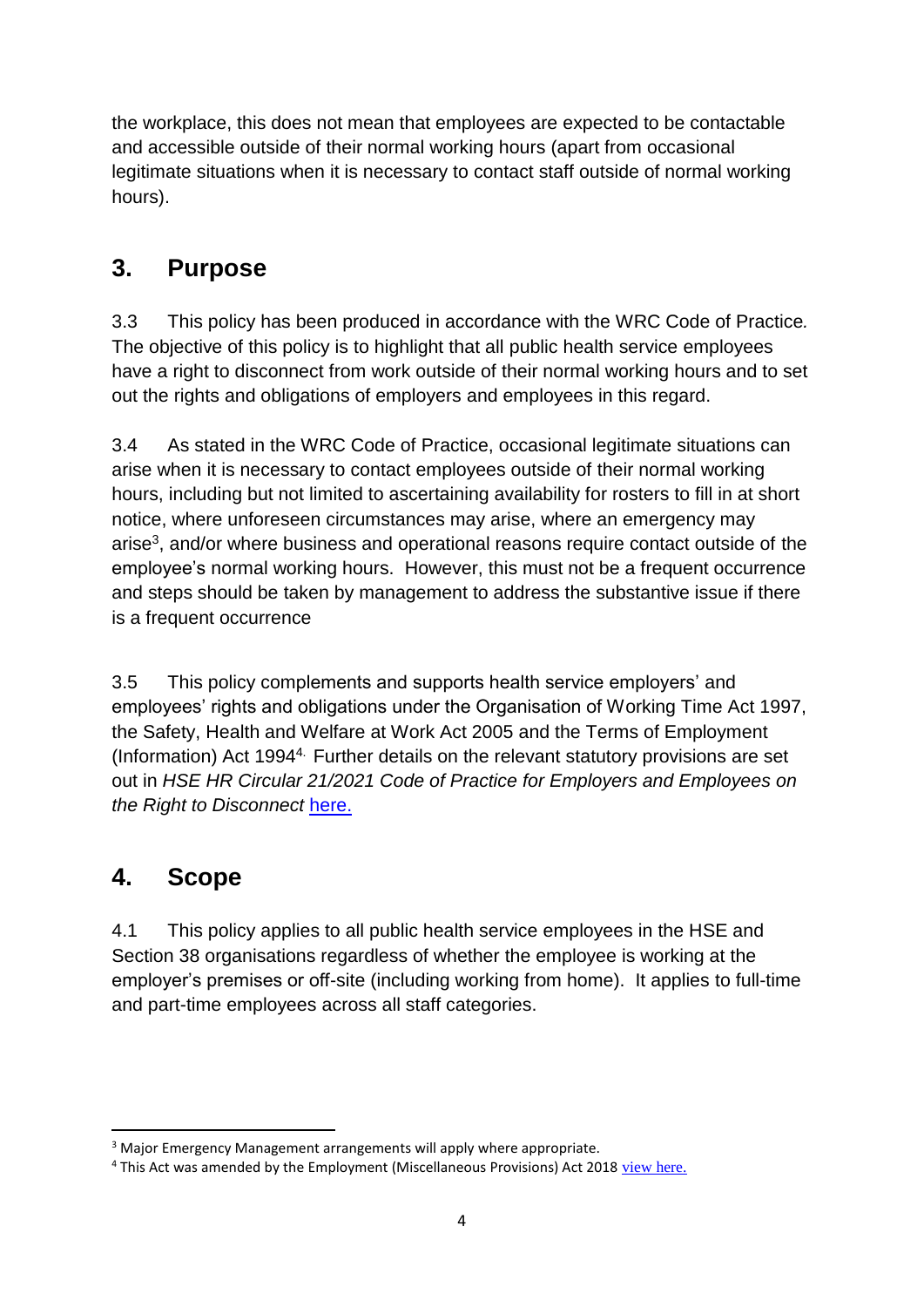### <span id="page-4-0"></span>**5. Definitions**

5.1 The term 'right to disconnect' as provided for in the WRC Code of Practice refers to the following:

- the right of an employee to not have to routinely<sup>5</sup> perform work outside their normal working hours (including refraining from engaging in work-related emails, telephone calls, or social media messages);
- the right not to be penalised for refusing to attend to work matters outside of normal working hours; and
- The duty to respect another person's right to disconnect (for example: by not routinely emailing, social media messaging or calling outside normal working hours).

### <span id="page-4-1"></span>**6. Roles and Responsibilities**

#### *6.1 HSE CEO*

1

The HSE CEO has responsibility for:

- Ensuring that governance arrangements are in place in order that legislative and organisational obligations are met in relation to the Right to Disconnect policy. The HSE CEO may delegate accountability for coordinating and monitoring implementation of this Policy and any associated procedures to senior managers such as the HSE National Directors, Assistant National Directors, Hospital Group Chief Executive Officers, Chief Officers Community Health Organisations.
- Ensuring that all employees are aware of the Right to Disconnect policy.

*6.2 HSE National Directors (NDs), Chief Officers (COs) of Community Healthcare Organisations (CHOs), Chief Executive Officers (CEOs) of Hospital Groups (HGs) and Section 38 Intellectual Disability/Social Care Agencies*

HSE National Directors, Chief Officers of the CHOs and Chief Executive Officers of the Hospital Groups and Section 38 Intellectual Disability/Social Care Agencies are responsible for:

 Overseeing the development, provision and communication of resources and supports locally to assist the implementation of this policy, in conjunction with appropriate personnel. This includes the identification and resourcing of appropriate personnel and ensuring training and instruction to staff.

<sup>&</sup>lt;sup>5</sup> The WRC Code of Practice provides that there are occasional legitimate situations when it may be necessary for an employer to contact employees outside of normal working hours.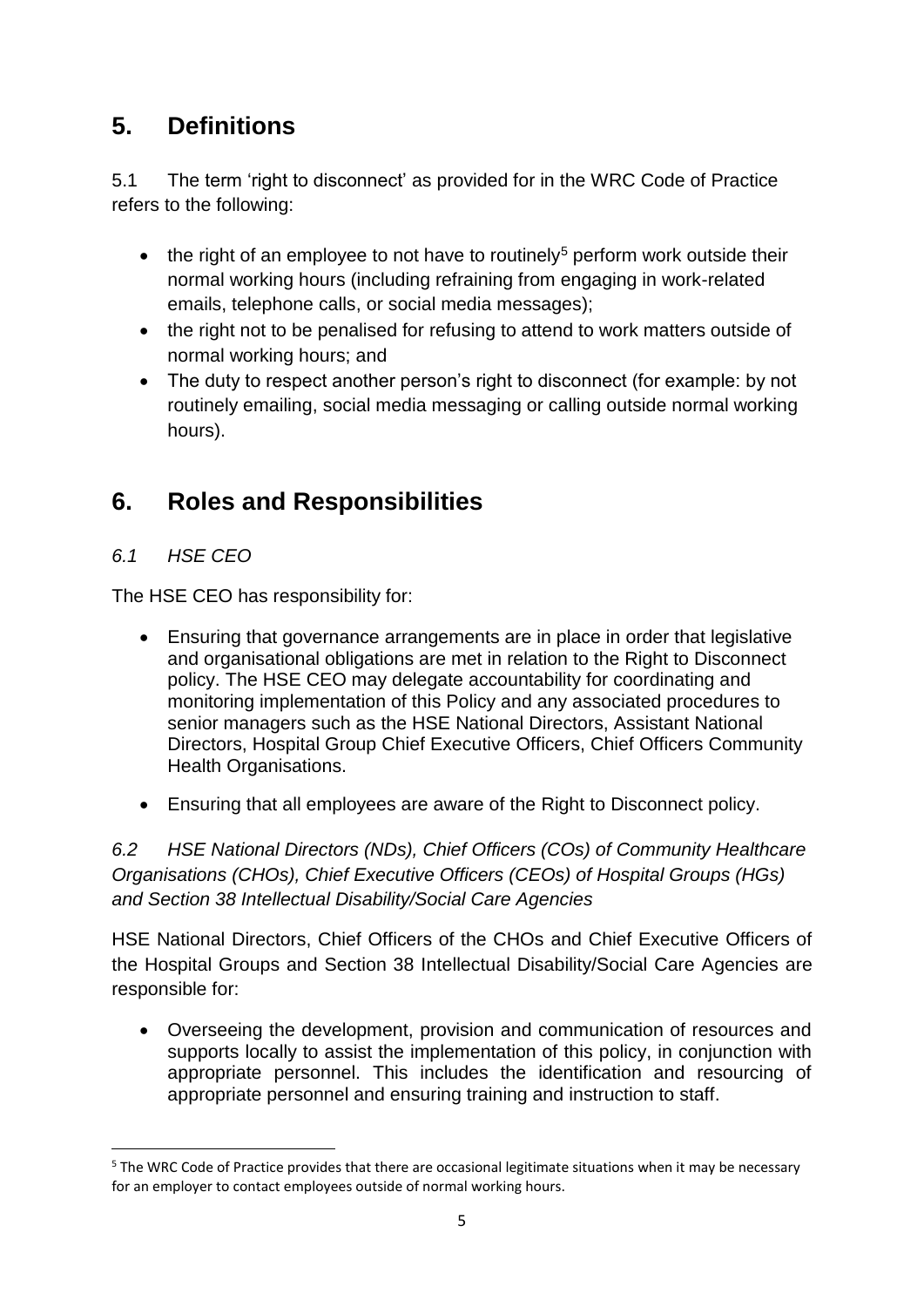- Endorsing and supporting local implementation of the policy.
- Ensuring cooperation with monitoring and reporting requirements as may be required.
- Ensuring this policy and procedure is brought to the attention of all employees.

#### *6.3 Line Managers*

1

All managers are primarily responsible for ensuring that policies, procedures and processes within their work areas are adhered to. As part of that responsibility line managers are required to:

- Disseminate the Right to Disconnect Policy to all employees within their area of responsibility.
- Communicate the policy to new employees as part of their induction process.
- **Provide information on working hours, rest periods/breaks<sup>6</sup> and annual leave** entitlements in the employee's written contract of employment and notify the employee in writing of any changes.
- Encourage employees to raise any concerns informally and, if necessary, under the Grievance Procedure so that their issues can be addressed.
- Respond to issues raised by an employee in a timely manner.
- Ensure that appropriate mechanisms are in place to record working time (on site and remote working) including late roster finishes, untaken rest breaks/periods etc. and to identify the requirement to grant compensatory rest, where appropriate, in accordance with the Organisation of Working Time Act 1997 (see summary in Appendix 1 of HSE Circular 21/2021 [here\)](https://www.hse.ie/eng/staff/resources/hr-circulars/hr-circular-021-2021-code-of-practice-for-employers-and-employees-on-the-right-to-disconnect.html) and any relevant national agreement<sup>7</sup>.
- Provide information to new and existing employees on their working times, normal working hours and rest periods/breaks and the arrangements for recording working time and rest breaks/periods (both at the employer's work premises and off site/remote working).
- Inform employees of the procedures to follow if they are unable to avail of a statutory rest break or period.

<sup>&</sup>lt;sup>6</sup> Depending on the nature of the job, specific details on rostering arrangements and rest provisions in the particular workplace may be provided by the appropriate manager upon commencement of the person's employment.

 $7$  Consultant Contracts include specific provisions regarding compensatory rest and the circumstances and timeframes within which rest days may be availed of or claimed as payment in lieu. Specific provisions for Consultants regarding compensatory rest accruing to a Consultant arising from the provision of service while on-call and circumstances where payment may apply are set out in the document titled 'Provision of compensatory rest for Consultants' (16 April 2014).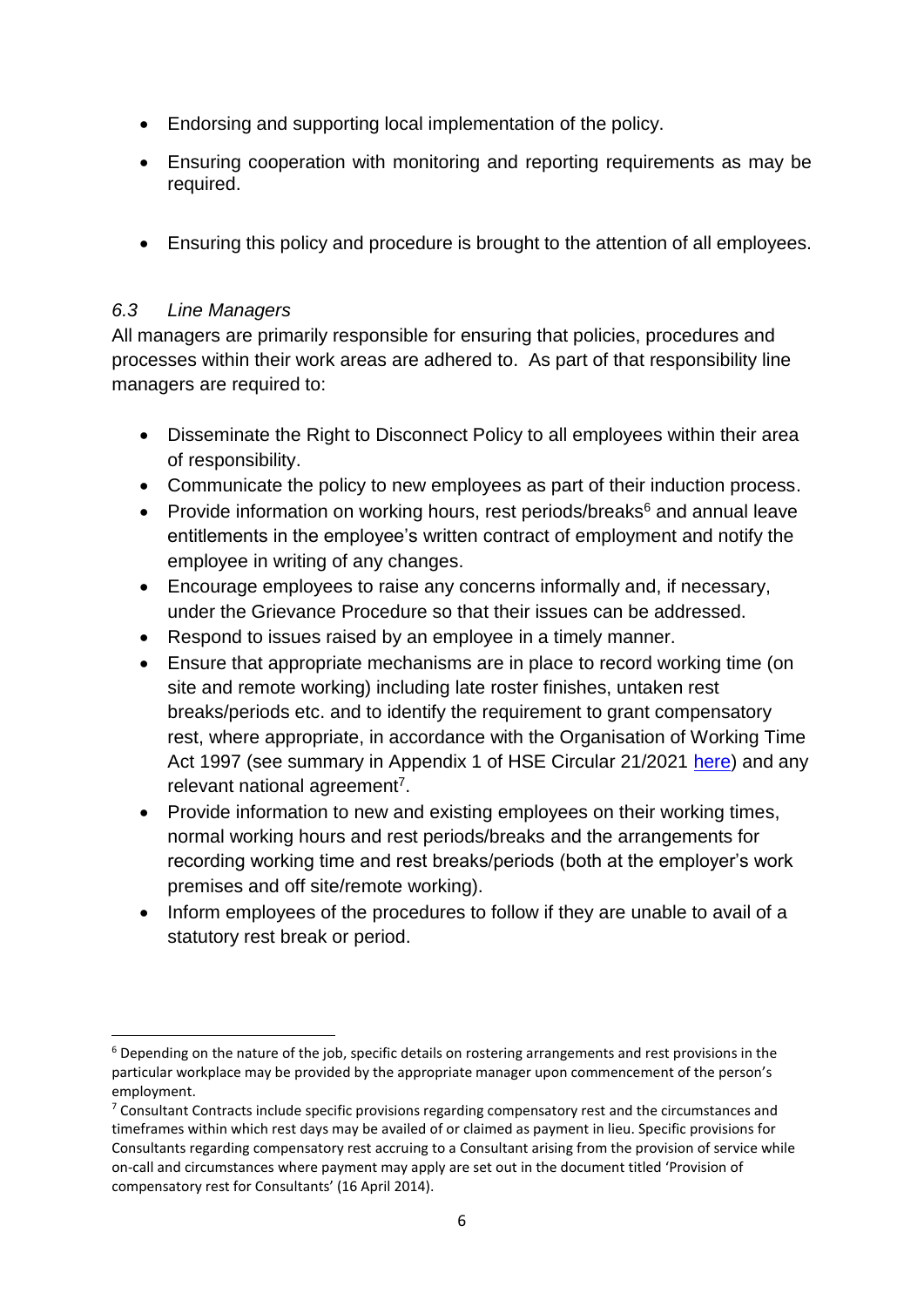- Ensure that all employees receive their entitlement to rest periods/breaks and that they do not work in excess of the maximum weekly working hours as provided for in the Organisation of Working Time Act 1997.
- Schedule meetings at appropriate times having regard to employees' rest breaks and normal working hours.
- Ensure a safe workplace, maintain up to date risk assessments and ensure work activities are managed to prevent any improper conduct or behaviour likely to put safety, health and welfare at risk.
- Engage with employees in relation to availing of their annual leave entitlements during the leave year.
- Promote work/life balance employees' personal time must be respected and there is a general expectation that employees disconnect from work emails and any other work-related communications outside of their normal working hours and during any type of leave/rest days.
- Outline the workplace communications protocol including the *very limited and exceptional circumstances* in which an employee may be contacted outside of their normal working hours due to urgent service needs or unforeseeable circumstances. This may include ascertaining availability for rosters arising from unexpected absences provided such contact does not occur on a frequent basis<sup>8</sup>.
- Outline the circumstances in which it may be necessary for managers to contact employees' on their personal mobile phones.
- Outline appropriate email etiquette including the timing and tone of any out-ofhours communications and the use of email 'out of office' and footers to indicate the employee's normal hours of work/availability.
- Inform employees of how to access organisational supports e.g. Occupational Health, Employee Assistance Programme (EAP) and their relevant trade union/staff association as required.
- Maintain open channels of communication about workload and time management and encourage appropriate behaviours around disconnecting from work.
- Take appropriate action if an employee shows signs of not disconnecting from work in line with this policy and consider factors such as workload, performance issues or organisational culture.

#### *6.4 Employees*

The obligations of employees include the following:

<sup>1</sup> <sup>8</sup> If employees are being contacted outside of their normal working hours on a frequent basis the matter should be escalated to an appropriate level of management to address the underlying issues.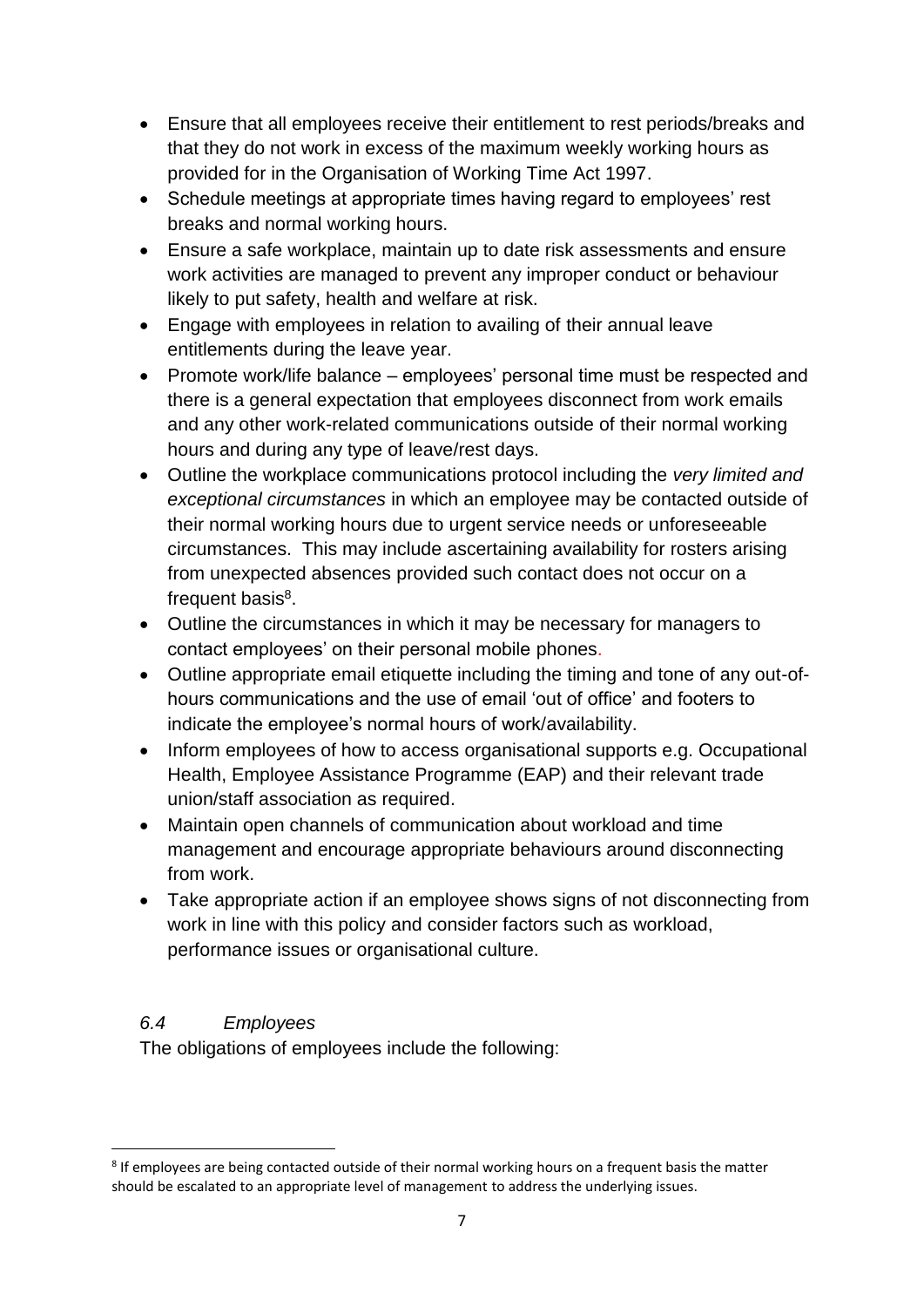- Take reasonable care to protect their safety, health and welfare and the safety, health and welfare of any other person who may be affected by the employee's acts or omissions at work.
- Fully cooperate with any appropriate mechanism to record working time (on site and remote working) including late roster finishes, untaken rest breaks/periods.
- Be mindful of their colleagues' right to disconnect (for example, by not routinely emailing, calling, texting or social media messaging outside normal working hours).
- Be conscious of their work pattern and aware of their work-related wellbeing.
- Raise any concerns informally with their line manager and, if necessary, under the Grievance Procedure.

### <span id="page-7-0"></span>**7. Working Hours**

7.1 All employees should be informed of their contracted working hours, normal times of attendance, rest breaks/periods and, where applicable, rostering arrangements. The employee's right to disconnect outside of their working hours (including rest days, annual leave, sick leave or any form of statutory leave) should be respected.

### <span id="page-7-1"></span>**8. Communications**

8.1 Emergency communications outside of an employee's normal working hours/roster<sup>9</sup> should be the exception rather than the norm.

8.2 The tone and sense of urgency in written communications should be proportionate, particularly those sent outside of normal working hours. Texts or emails sent outside of normal working hours may be easily misinterpreted by the recipient as to its urgency. Where appropriate, measures such as adding a footer to an email signature indicating the sender's normal hours of work may be used to indicate an employee's availability. The sender's message is equally important and, when not urgent, the email may state that an immediate response is not expected.<sup>10</sup>

8.3 Employees who are on any type of leave should be sent relevant information e.g. workplace developments, notification of job vacancies.

**<sup>.</sup>** <sup>9</sup> This does not refer to the contractual arrangements that apply to some categories of health service employees such as on-call.

<sup>&</sup>lt;sup>10</sup> For example, including the statement "My working day may not match yours. Please do not feel obliged to reply to this email outside of your normal working hours." Please note that the inclusion of such messages is permitted under the *HSE Visual Identity Guidelines.*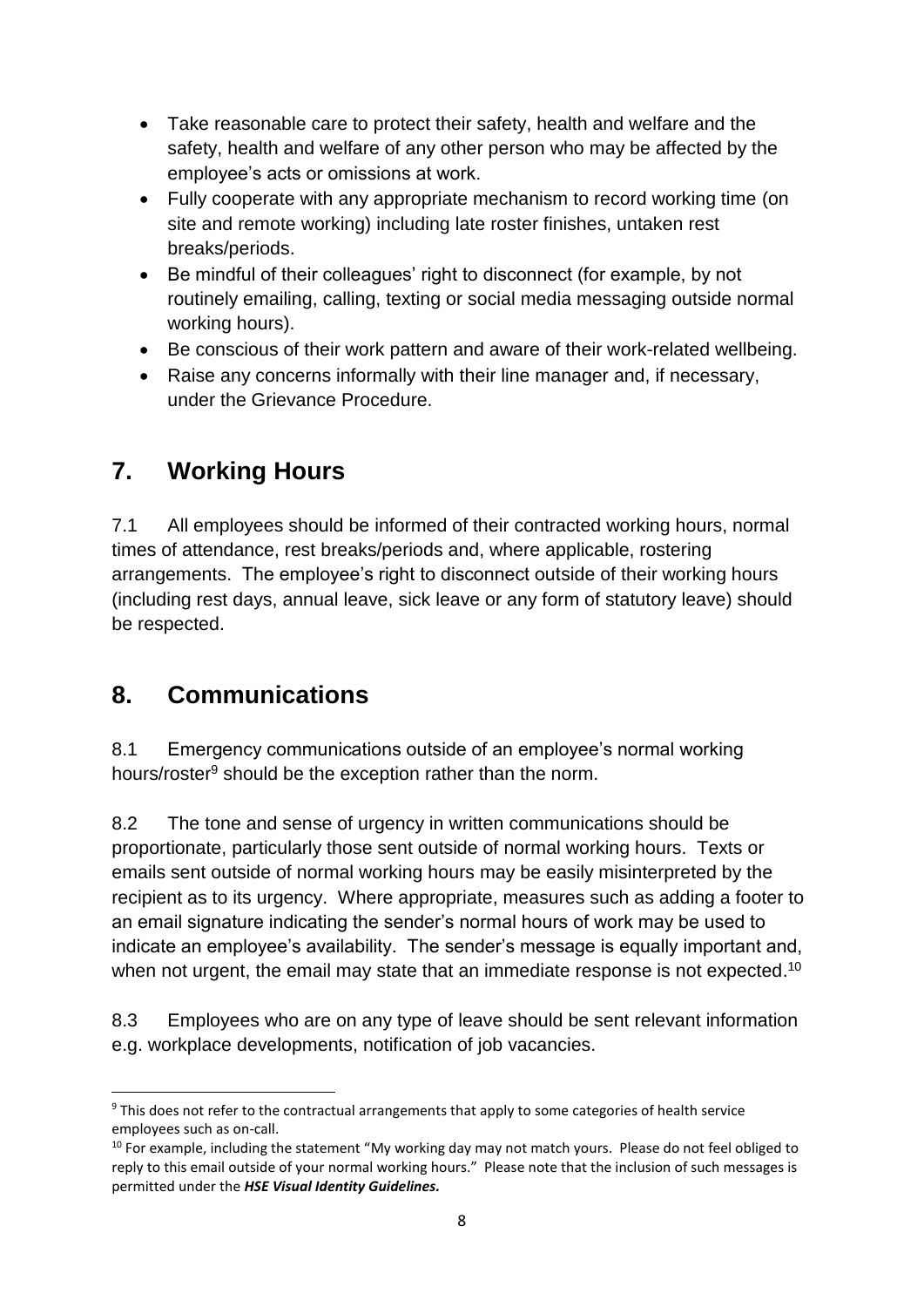### <span id="page-8-0"></span>**9. Meetings**

9.1 The scheduling of meetings (in-person or online/virtual) should take account of an employee's normal working hours and the requirement to avail of rest breaks (e.g. lunch breaks). Only those required to participate should be requested to attend to facilitate the appropriate scheduling/timing of meetings.

### <span id="page-8-1"></span>**10. Raising Concerns**

10.1 Managers and employees should manage the Right to Disconnect in a manner that is respectful of everyone's rights and expectations and in the context of the relevant legislation and good workplace relations generally. It is recognised that circumstances may occasionally arise that necessitate that communications are sent and received outside of employee's normal working hours. This may be due to operational needs and other factors including the role of the employee, the agreed terms of employment and the unique requirement of critical services. When occasional contact outside normal working hours and scheduled rostering arrangements becomes the norm, however, this needs to be addressed either informally or, if necessary, under the organisation's Grievance Procedure.

10.2 In this regard, situations may arise where an employee may feel that their Right to Disconnect is not being respected or that their workload is such that they are not able to disconnect at the end of their normal working day/shift. Examples of such situations might include:

- Being contacted regularly outside of normal work hours;
- Being expected to regularly work through meal breaks;
- Feeling obligated to routinely work longer hours than those agreed in their terms and conditions of employment.
- Inability to leave work on time due to excessive workload;
- Being subjected to less favourable treatment for not being available outside of normal working hours.

10.3 In line with the organisation's Grievance Procedure, employees should raise any issues of concern relating to their employment, including matters encompassed by this policy/WRC Code of Practice directly with their line manager in the first instance. In circumstances where an employee feels that they cannot approach their line manager, they should contact another manager at a higher level or seek advice/support from their local HR/Employee Relations Department. Employees should be informed that if issues/complaints cannot be resolved informally, they may invoke the formal stages of the Grievance Procedure and seek advice and support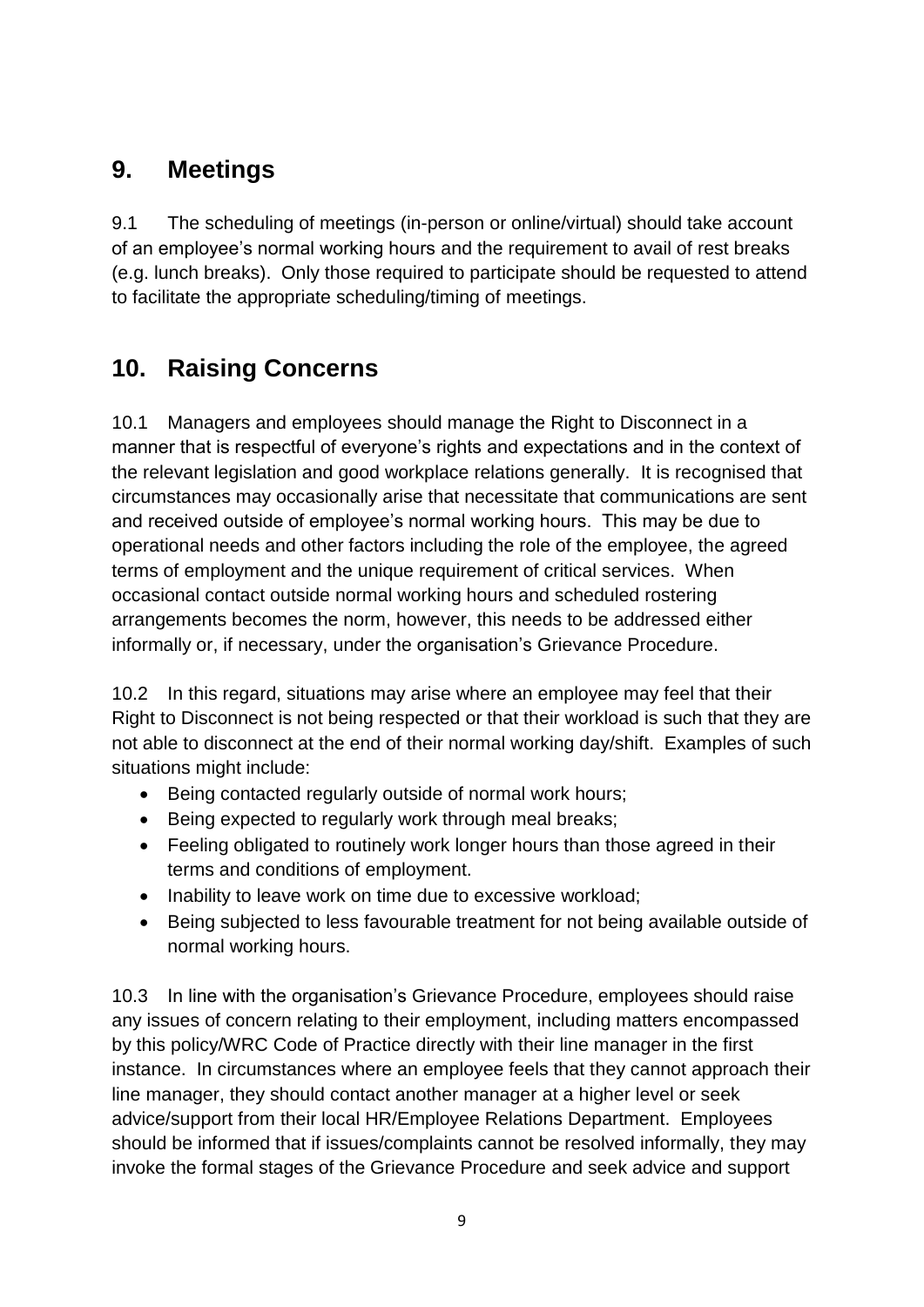from the relevant trade union/staff association if necessary. Where there is a collective agreement, the parties should abide by those terms as it relates to raising grievances.

### <span id="page-9-0"></span>**11. Workplace Health and Wellbeing Supports**

11.1 Employees should be informed of the specific supports that can be accessed internally within their organisation or other arrangements that may apply. Employees should also be advised that they can contact their relevant trade union/staff association for advice and support.

*Each Section 38 employer will inform their employees of the services that are available within their organisation and how these can be accessed*.

In the case of HSE employees the following services are available:

#### *11.2 HSE Occupational Health Services*

Occupational Health Services aim to promote and maintain the physical, mental and social wellbeing of employees. Occupational Health (OH) provides a confidential independent advisory service. The emphasis of the service is on the protection of employees from the possible adverse effects of work related activity and on health promotion.

Employees or managers seeking support or advice can access further information from:

<https://healthservice.hse.ie/staff/benefits-services/occupational-health/>

#### *11.3 HSE Employee Assistance Programme*

The HSE Employee Assistance Programme provides a confidential counselling support and referral service for all staff with personal or work-related issues. No information about the employee's issue will be given to anyone without their written consent. The service is provided by trained and experienced counsellors who are professionally qualified and bound by the codes of conduct of the professional bodies to which they belong. Contact details for the EAP in each area are available online or from the relevant Human Resources Department.

Employees do not need to contact HR or their line manager to use the service. Employees can phone or email the EAP contact for their area to arrange a consultation with a counsellor. This is known as self-referral. A manager can make a referral for an employee, with the employee's agreement, if they have concerns for the employee's wellbeing.

<https://healthservice.hse.ie/staff/benefits-services/benefits/counselling.html>